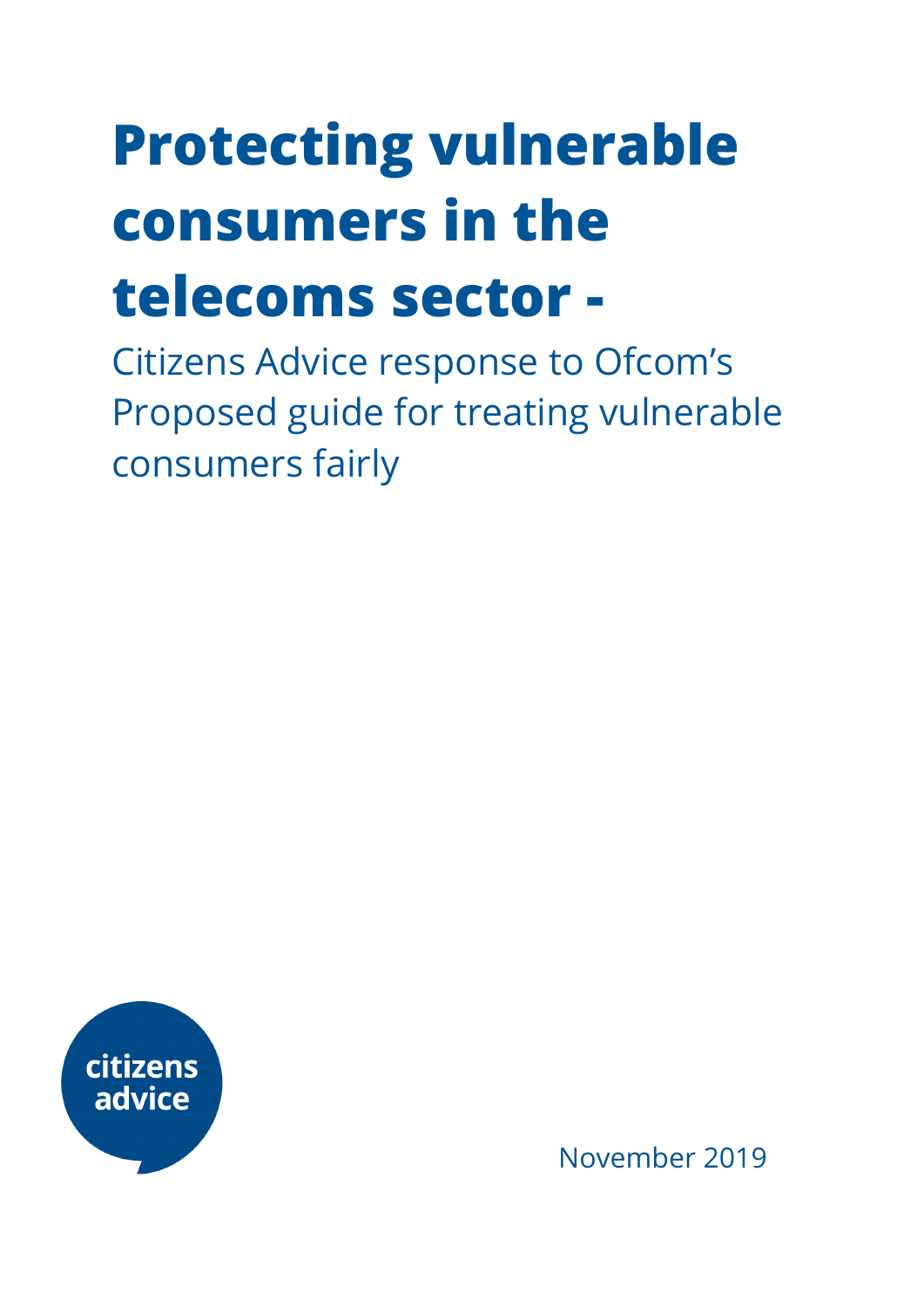### **Introduction**

Citizens Advice gives people the knowledge and confidence they need to find their way forward - whoever they are, and whatever their problem. Our network of independent charities offers confidential advice online, over the phone, and in person, for free.

Many of the people our advisers see are vulnerable - our biggest advice issues are benefits and debt. We advised 100,000 clients with mental health problems in the past 12 months. Our advisers saw 175,000 people on a low income - 68% of clients who told us their income.<sup>1</sup>

Citizens Advice welcomes Ofcom's focus on ensuring telecoms firms treat vulnerable customers fairly. We know from delivering frontline support, and from our research, that essential service markets aren't working for vulnerable consumers.

In our recent research on the experiences of consumers with mental health problems in essential service markets, telecoms was highlighted as the sector where research participants had the most problematic relationship with their provider. People with mental health problems said that telecoms firms are the least likely to consider their needs or provide tailored support for them, compared with other essential services.<sup>2</sup> In the mobile phone market, 11% of people have disclosed their mental health problem to their provider, but only 1% have received support.<sup>3</sup>

The introduction of the General Condition on vulnerability in October 2018 was a welcome step towards ensuring vulnerable consumers are treated fairly.<sup>4</sup> However, providers need more clarity from Ofcom on what support they are expected to offer to meet their obligations.

Generally, we are pleased with the contents of the guide, as it reflects many of the findings from our research with vulnerable consumers and addresses key areas where vulnerable telecoms customers are experiencing harm. However, we're concerned that, given the status of this proposed document as guidance, firms might choose not to act on it, or might make only superficial changes. We

<sup>&</sup>lt;sup>1</sup> 17% of our clients told us their income

<sup>&</sup>lt;sup>2</sup> Citizens Advice (2018) Essential service markets and people with mental health [problems](https://www.citizensadvice.org.uk/Global/CitizensAdvice/Consumer%20publications/Essential%20service%20markets%20and%20people%20with%20mental%20health%20problems_Report%20from%20BritainThinks%20Final.pdf)

<sup>&</sup>lt;sup>3</sup> Source: Money and Mental Health survey of 434 people with lived experience of mental health problems. Base for this question: 335; Money and Mental Health, Levelling the playing field, 2017

<sup>4</sup> Ofcom (2018) New Ofcom rules to better protect [consumers](https://www.ofcom.org.uk/about-ofcom/latest/features-and-news/new-rules-protect-consumers)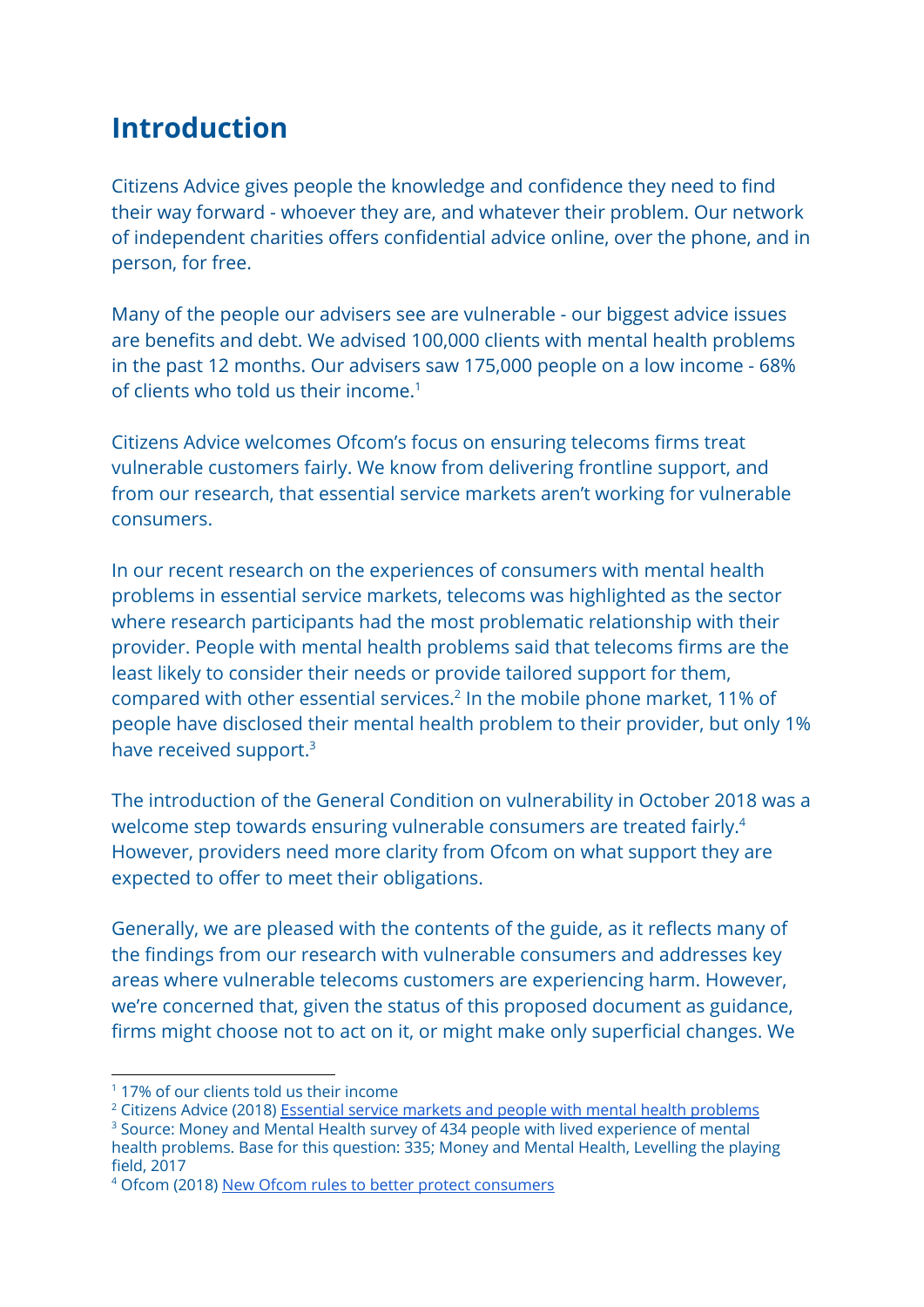would like to see Ofcom update this guidance to include rules to prevent the harm vulnerable consumers are currently experiencing in the telecoms sector.

We would also like to see Ofcom provide a detailed account of it's approach to monitoring, compliance and enforcement to identify and tackle providers that are failing to ensure fair outcomes for vulnerable consumers. This should cover both enforcement relating to minimum standards, and how firms will be held to account on outcomes for vulnerable customers where they are offering support and services beyond the minimum. Ofcom should follow Ofgem's example and publish an annual report monitoring outcomes for vulnerable consumers based on data from firms, as well as quarterly updates on specific measures.

## **Minimum standards**

We welcome Ofcom including many of the proposals set out in our report 'Counting on it' in its draft guidance.<sup>5</sup> We would like to see the guidance amended to set out the followingas mandatory support firms must offer to prevent the harm vulnerable customers are currently experiencing:

1. **Debt management:** Ofcom should require firms to implement a 60-day pause on enforcement when vulnerable customers miss 2 consecutive bill payments, and forbid supply disconnections to enforce payment.<sup>6</sup> Firms should also set up debt advice appointments directly if customers agree to this, rather than expecting them to manage this themselves. Firms should proactively ensure customers are on the best deal for them. A crucial part of supporting vulnerable customers is giving them a fair price this issue was at the heart of our super-complaint to the Competition and Markets Authority (CMA) about the loyalty penalty.<sup>7</sup>

The telecoms sector stands out from other essential services in its disconnection practices. Water providers can't disconnect customers for non-payment of bills and energy providers rarely disconnect customers for debt.<sup>8</sup> However, disconnection as a tool to enforce payment by telecoms providers is more common and has major repercussions. It can make other essential services unmanageable, as well as preventing

<sup>&</sup>lt;sup>5</sup> Citizens Advice (2019) [Counting](https://www.citizensadvice.org.uk/about-us/policy/policy-research-topics/consumer-policy-research/consumer-policy-research/counting-on-it-cross-sector-minimum-standards-of-support-for-people-with-mental-health-problems/) on it

<sup>&</sup>lt;sup>6</sup> This applies only to customers who have missed 2 consecutive bill payments for non-PAYG mobile and broadband contracts for existing usage allowances. It would not interfere with the ability of customers or companies to place limits on usage outside of contractual allowances. <sup>7</sup> Citizens Advice (2018) Excessive prices for disengaged consumers A [super-complaint](https://www.citizensadvice.org.uk/Global/CitizensAdvice/Consumer%20publications/Super-complaint%20-%20Excessive%20prices%20for%20disengaged%20consumers%20(1).pdf) to the [Competition](https://www.citizensadvice.org.uk/Global/CitizensAdvice/Consumer%20publications/Super-complaint%20-%20Excessive%20prices%20for%20disengaged%20consumers%20(1).pdf) and Markets Authority

<sup>&</sup>lt;sup>8</sup> Although self-disconnection and self-rationing by customers with prepayment meters (PPMs) is an area of concern.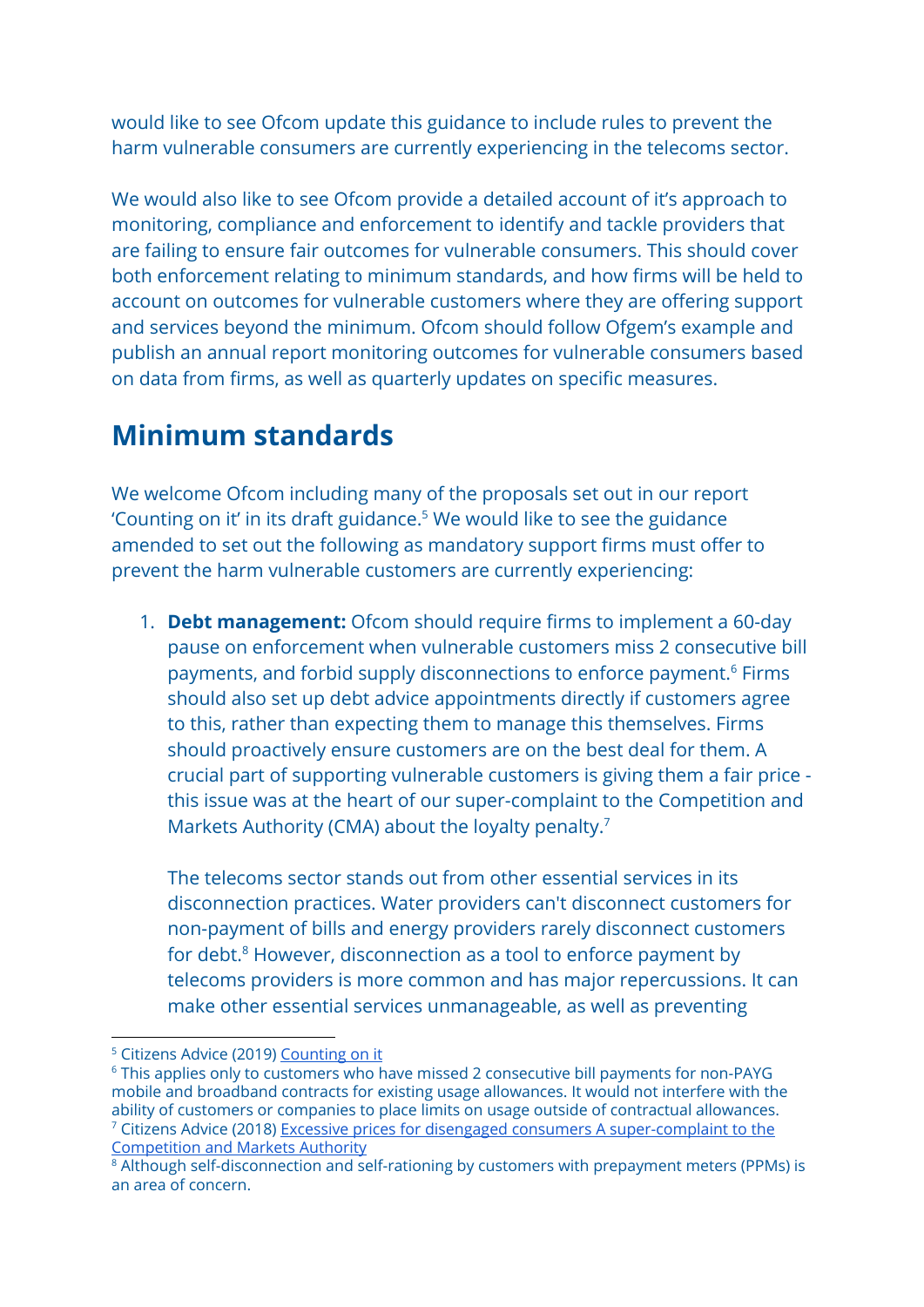people from getting help from family and friends.<sup>9</sup> We found people with mental health problems are over 3 times more likely than those without mental health problems to have had a telecoms service disconnected once or more due to lack of payment within the last 3 years.<sup>10</sup>

- 2. **Accessible communication:** Providers must ensure customers have access to at least 2 different communications channels, with one being a freephone telephone line. Vulnerable customers shouldn't have to wait in long call queues and should be able to get through to specially trained staff. Providers should also send written follow ups after calls during which changes are agreed to ensure customers know what was discussed.
- 3. **Safety net**: It should be easier for customers to set up flexible third party access to their accounts, so a trusted person can help manage their account during difficult periods. Customers should be able to turn this access on and off as they need without having to remove and re-add the third party to their account. Customers should be able to request that their third party receive a notification when usage limits set by the customer are breached.

Additionally, **bills and statements should be free for vulnerable consumers**. We support Ofcom's guidance that providers should offer communication through the post for those who need it. However, we're concerned that many major telecoms providers charge customers for paper bills and statements, with some charging £3 per bill.<sup>11</sup> It is unacceptable that vulnerable customers who can only manage their account through paper billing are penalised by up to £3 per month for communications to be altered for their needs.

## **Additional guidance Ofcom should include:**

**1. How providers can tailor their communications about support to the audiences who require the support.**

Providers often adopt a 'one size fits all' approach to the awareness-raising methods they use. This means they often don't tailor the content or delivery of their communications to people who are eligible to claim it. Frequently, communications are either too long or too dense to understand, with information about support schemes buried in bills or

<sup>&</sup>lt;sup>9</sup> Citizens Advice (2018) Essential service markets and people with mental health [problems](https://www.citizensadvice.org.uk/Global/CitizensAdvice/Consumer%20publications/Essential%20service%20markets%20and%20people%20with%20mental%20health%20problems_Report%20from%20BritainThinks%20Final.pdf)

<sup>&</sup>lt;sup>10</sup> Citizens Advice (2019) [Counting](https://www.citizensadvice.org.uk/Global/CitizensAdvice/Consumer%20publications/Minimum%20standards%20report%20-%20final%20version.pdf) on it

<sup>11</sup> BT states it charges £3 per paper bill it sends a [customer](http://bt.custhelp.com/app/answers/detail/a_id/12808/related/1)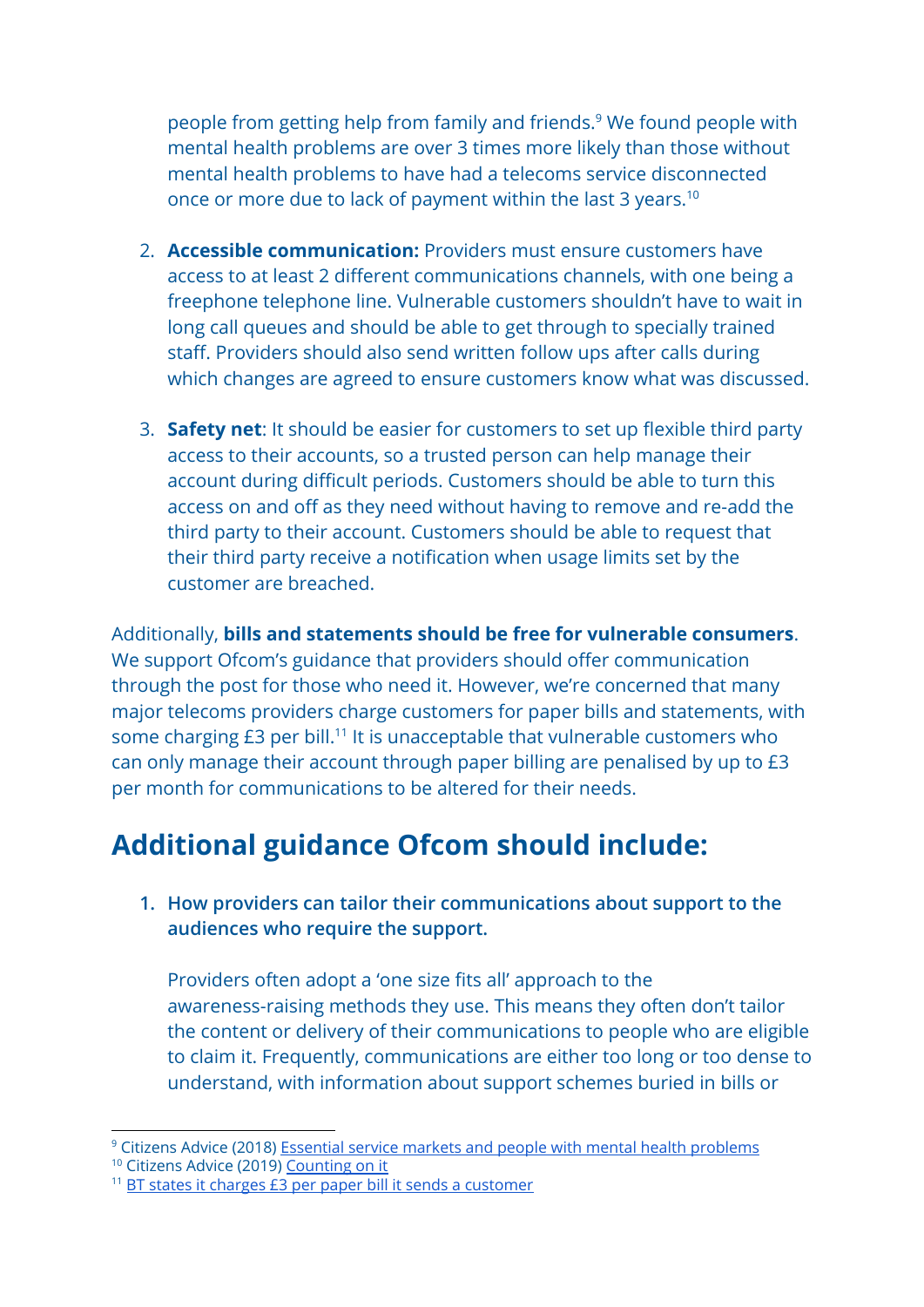standard correspondence. The language that they use can also be overly technical and incomprehensible to someone with relatively low literacy levels or cognitive impairments.

Ofcom should include guidance in paragraph 4.5 on tailoring awareness raising communications to the people who need the support.

#### **2. How often providers should follow up with existing customers to check if they now need support/ no longer need support.**

We welcome Ofcom's emphasis on firms outlining the help they have in place in tandem with asking whether customers need support. Our research has found that knowing there is a benefit to disclosing a vulnerability significantly increases the likelihood that a customer will disclose.<sup>12</sup> As Ofcom acknowledges, 'anybody can face circumstances that lead to them becoming vulnerable - temporarily or permanently.' While some forms of customer support - e.g. receiving braille bills - will be unlikely to need to be updated regularly, firms will need to be proactive with most customers in checking whether their circumstances have changed. Ofcom should add guidance on how regularly firms should check in with customers e.g. firms should explicitly contact customers at least once per year to detail their support offer and ask if a customer would benefit from any of these services.

#### **3. Reassuring consumers about the storage of their data in terms that are easy to understand.**

Paragraph 5.7 rightly outlines the need for providers to comply with data protection regulations and to discuss the recording of data with customers.

Vulnerable consumers might be put off sharing information about their circumstances or needs because they're concerned about what will happen to that data, or they don't understand how it will be stored or used.

It is important to explain how this data will be stored in a way that is easy to understand. Vulnerable people should be consulted in the development of information about their data rights and privacy to make sure it meets their needs. In line with GDPR, data should only be

<sup>&</sup>lt;sup>12</sup> Citizens Advice (2019) [Counting](https://www.citizensadvice.org.uk/about-us/policy/policy-research-topics/consumer-policy-research/consumer-policy-research/counting-on-it-cross-sector-minimum-standards-of-support-for-people-with-mental-health-problems/) on it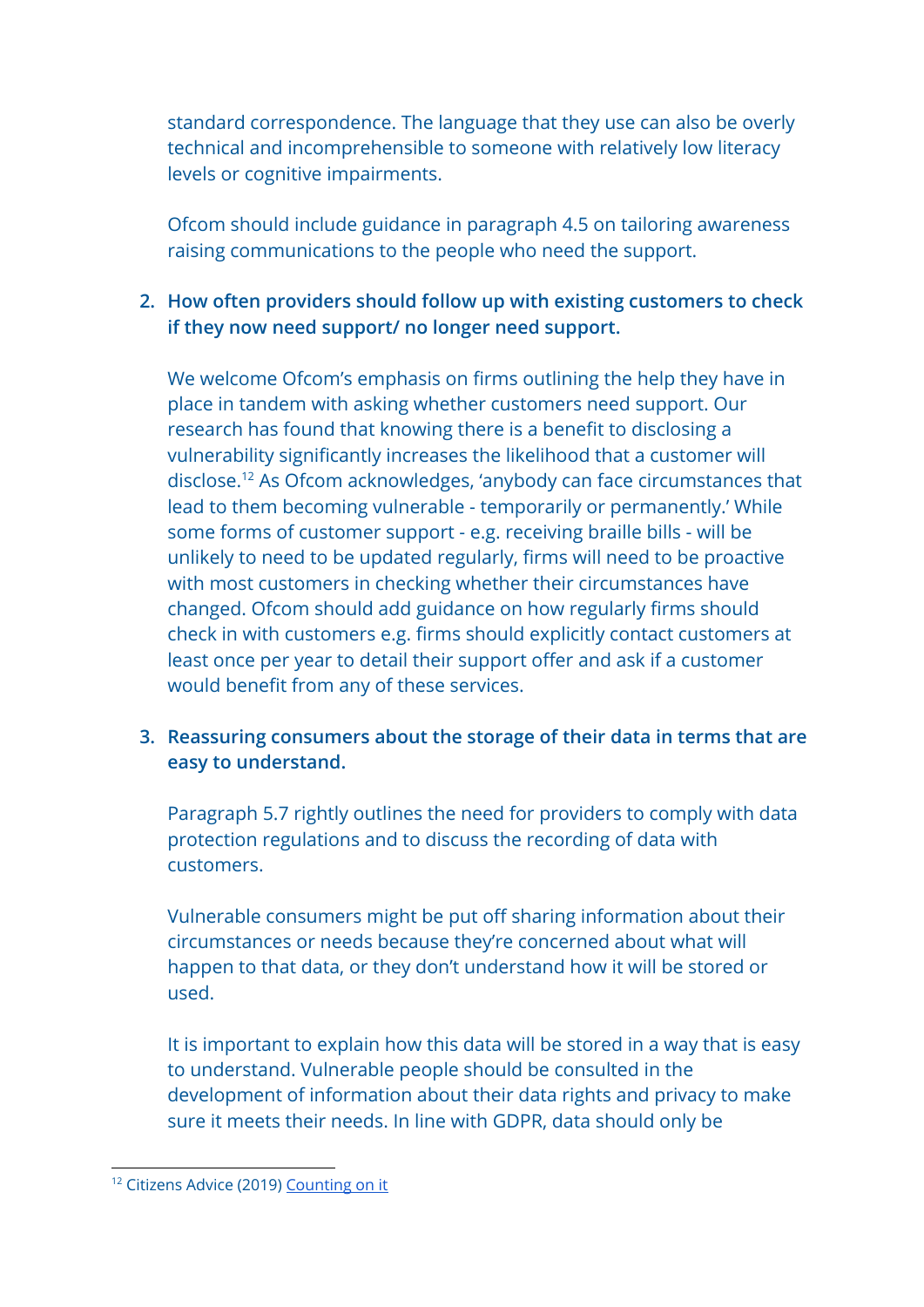processed on the basis of informed consent and should be regularly updated to ensure it remains accurate.

#### **4. How often frontline staff performance should be evaluated, and how often staff should be required to refresh their training.**

Ofcom's guidance encourages providers to gather regular customer feedback, monitor staff performance and provide staff training. This is key to ensuring standards don't slip over time. Additional guidance should be provided on how often performance evaluation and refresher training should take place.

#### **5. More weight should be given to the significance of low income as a driver of vulnerability and a form of vulnerability that seriously magnifies the risk of harm to a customer.**

We welcome Ofcom's acknowledgement that anybody can face circumstances that lead to them becoming vulnerable. However, we would like to see more weight given to the significance of low income as a driver of vulnerability and a form of vulnerability that seriously magnifies the risk of harm to a customer. It is particularly unacceptable that people with low incomes or in debt are paying the loyalty penalty, and vital that it is mandatory for firms to proactively ensure these customers are on a good deal.

There is a major link between mental health and low income, $13$  as well as physical disability and low income.<sup>14</sup> An individual's ability to deal with life events such as bereavements and severe illness will be significantly affected by their financial situation. Richard's case below illustrates the way different forms of vulnerability interact, and shows how poor treatment by a telecoms firm and resulting detriment is much more damaging when someone has a low income.

Richard has mental health problems and is unable to work. He is in receipt of benefits. His anxiety means he finds it difficult to open post and deal with the contents. He came to Citizens Advice because his telecoms provider had cut off his ability to send texts, make calls or use the internet on his phone. In addition to his existing contract of £15 per month, which he was making regular payments for, he said it seemed his provider had set up a new contract for him that he hadn't agreed

<sup>&</sup>lt;sup>13</sup> Elliott, I., Poverty and Mental Health: A review to inform the Joseph Rowntree [Foundation's](https://www.mentalhealth.org.uk/sites/default/files/Poverty%20and%20Mental%20Health.pdf) [Anti-Poverty](https://www.mentalhealth.org.uk/sites/default/files/Poverty%20and%20Mental%20Health.pdf) Strategy, 2016

<sup>&</sup>lt;sup>14</sup> New Policy Institute, Disability, [Long-Term](https://www.npi.org.uk/files/7814/0490/1005/Disability_long_term_conditions_and_poverty.pdf) Conditions and Poverty, 2014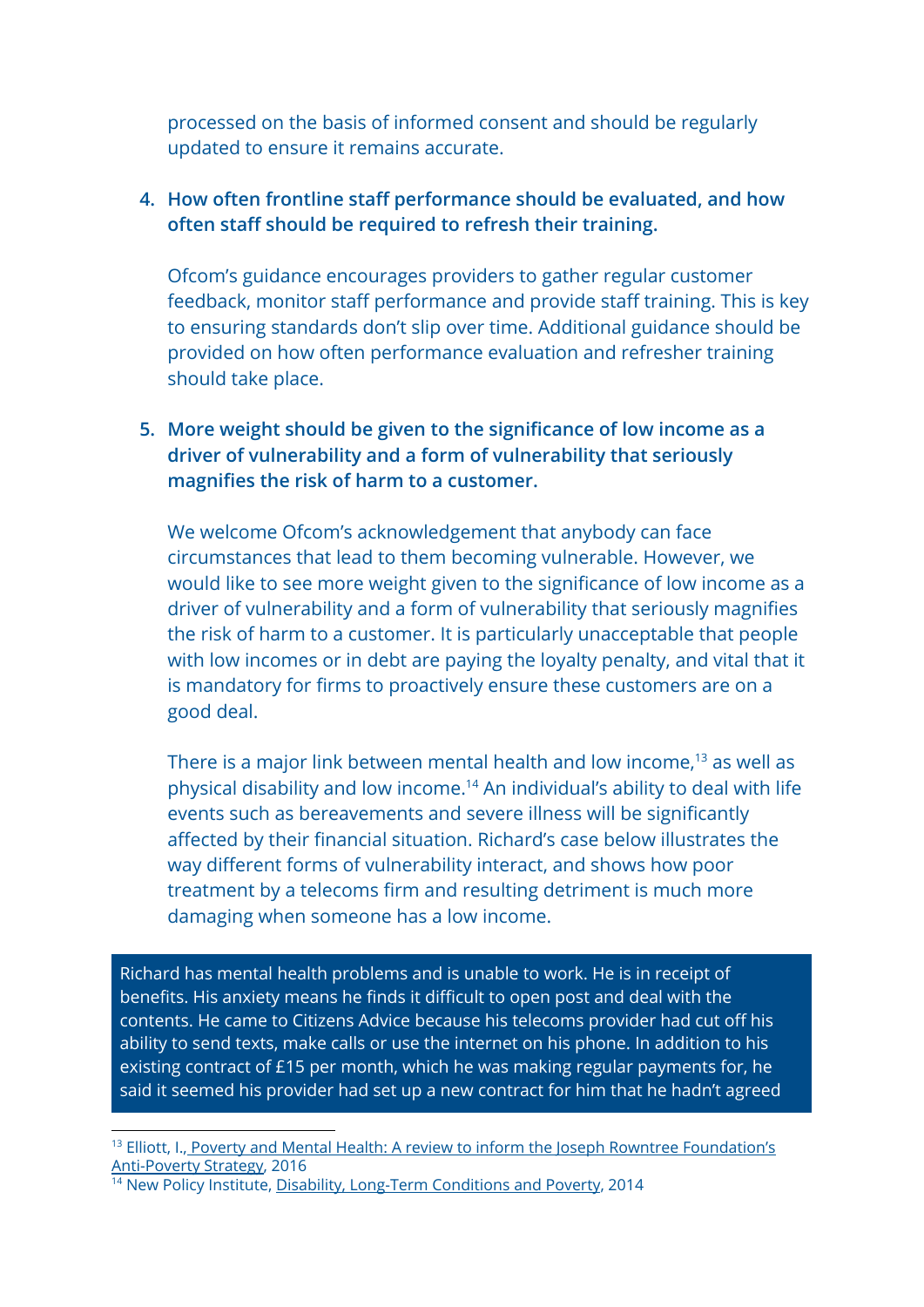to. The outstanding balance on the new contract was over £70. Because he couldn't make calls or use the internet, he was unable to contact the provider. He didn't have access to any other device with which to get online.

He had started receiving letters from a debt collection agency but was also unable to contact them. When an adviser helped him get in touch with the debt collection agency, the agency told him to take a letter from his GP to the nearest branch of his telecoms provider. Richard came back again for help when the GP's letter had no effect. He was continuing to receive post from the debt collection agency warning him that his phone would be fully disconnected and a termination fee of £150 would be added to his debt. An adviser then managed to get the debt collection agency to pass Richard's account back to the firm. After several more emails and phone calls from Citizens Advice to the telecoms provider, challenging them to cancel Richard's debt, they agreed to do so 6 months after Richard first came to Citizens Advice for help - an extremely frustrating and distressing experience for him.

## **Plans for enforcement of rules and to tackle poor outcomes**

Overall the guidance Ofcom has put together is thorough and addresses many areas where vulnerable telecoms customers are experiencing harm.

However, we are concerned by the voluntary nature of this guidance. While General Condition 5 on vulnerability is a requirement on providers, it is not clear to what extent providers are required to follow the guidance Ofcom intends to publish.

**Ofcom should update this guidance to include rules to prevent the harm vulnerable consumers are currently experiencing in the telecoms sector**. If rules are not introduced, Ofcom should set out how it will enforce on GC5 on the basis of this guidance to ensure outcomes for vulnerable consumers that are at least as good as those for consumers who are not vulnerable.

In order to assess whether the treatment of vulnerable consumers in the telecoms sector is improving, Ofcom should publish an annual update on outcomes, as well as quarterly reporting from firms in specific areas. This is the approach currently taken by Ofgem to monitoring performance. Ofgem publishes an annual report on vulnerable consumers in the retail energy market using suppliers' social obligations data, and quarterly data updates on measures such as debt and disconnection for non-payment of debt.<sup>15</sup> Ofcom should

<sup>&</sup>lt;sup>15</sup> Ofgem (2019) Consumer [Vulnerability](https://www.ofgem.gov.uk/about-us/how-we-work/working-consumers/protecting-and-empowering-consumers-vulnerable-situations/consumer-vulnerability-strategy/consumer-vulnerability-strategy-reporting-progress) Strategy: reporting on progress